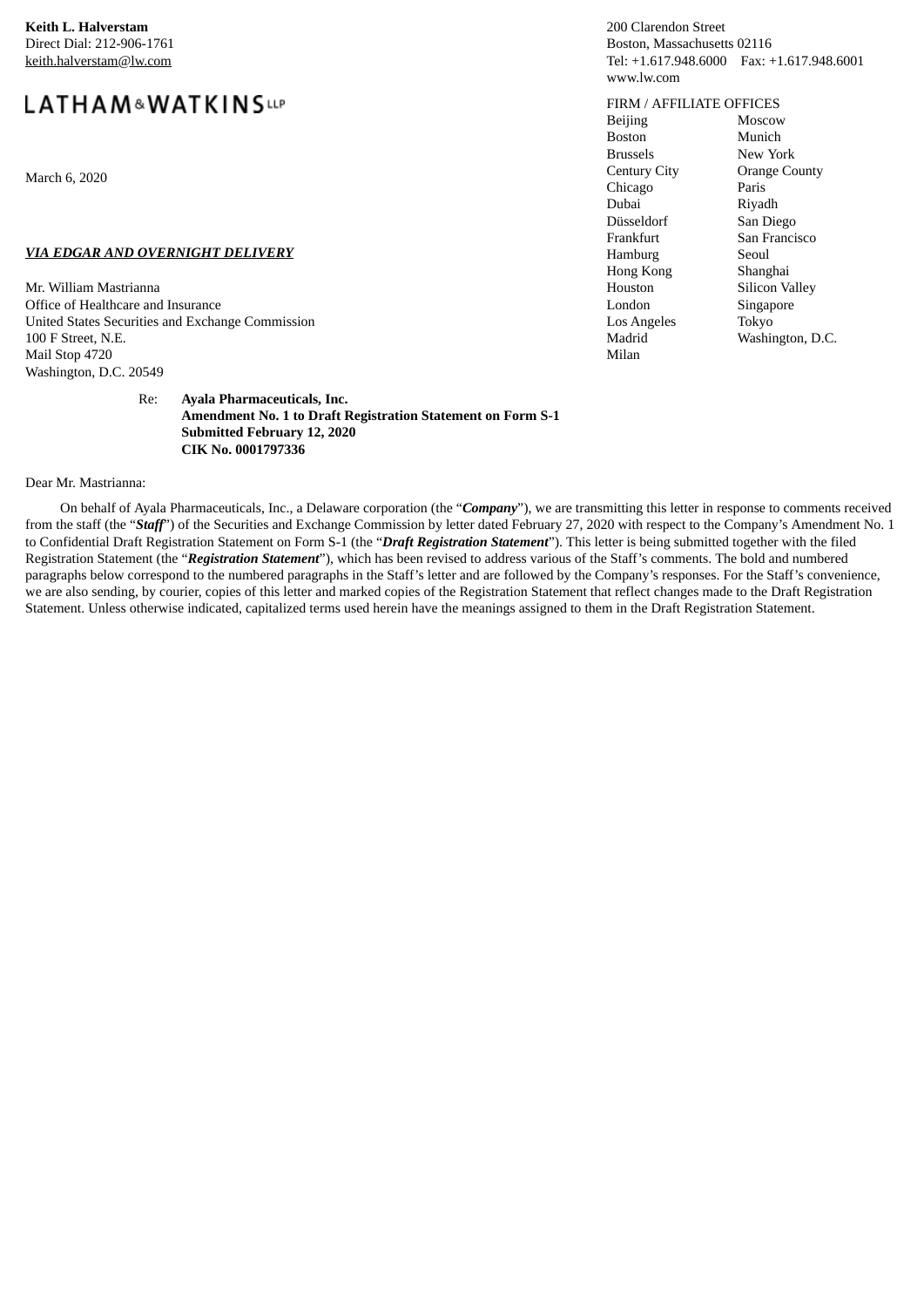## LATHAM&WATKINSup

## **Prospectus Summary, page 1**

1. With reference to prior comment 5, please revise the Summary to explain briefly why certain response rates are "unconfirmed" and **why some "will remain unconfirmed."**

Response: The Company respectfully acknowledges the Staff's comment and in response has revised the disclosure on pages 2, 96 and 104 of the Registration Statement.

## **Risk Factors, page 11**

2. We continue to evaluate your response to prior comment 7 and your disclosure in the risk factor at the bottom of page 19. Please tell us more specifically what data interpretations are third-party interpretations that you are dependent on. Also tell us whether you **have assessed and interpreted the same data or results.**

Response: The Company respectfully acknowledges the Staff's comment and in response has revised the disclosure on page 20 of the Registration Statement.

## **Business, page 93**

3. We note your response to prior comment 2 and your pipeline table page 3. Please revise your disclosure on page 117 to discuss the **on-going Phase 1 trial for AL102.**

Response: The Company respectfully acknowledges the Staff's comment and in response has revised the disclosure on page 119 of the Registration Statement.

[Remainder of Page Intentionally Left Blank]